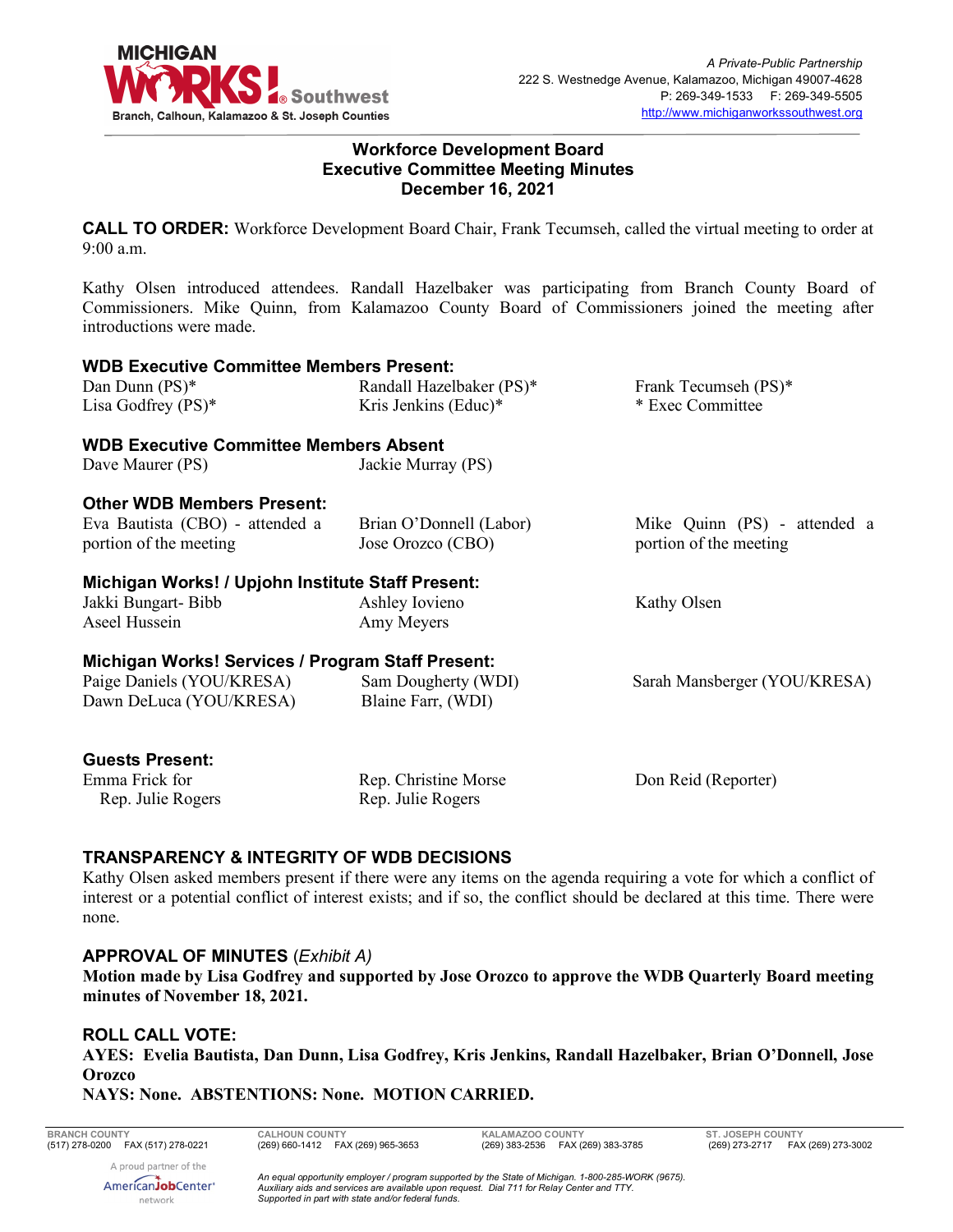#### **CITIZENS' TIME**

None.

#### **COMMITTEE REPORTS**

**Career Educational Advisory Council (CEAC)** – Kris Jenkins reported the Career Educational Advisory Council (CEAC) met earlier this month. She provided an update on the status of the Comprehensive Local Needs Assessment (CLNA), the MiSTEM initiative, and a few partner highlights.

*CLNA -* All State approved CTE programs participate in a CLNA, at a minimum of every 2 years. The CLNA is due to the State on February 3, 2022. As data is evaluated, some of the trends that are showing up are: CTE students are doing really well in regard to high school graduation rates (97%); female students are outperforming male students; students with special needs and economically disadvantaged are not doing as well as their peers; there is employment growth in health, business, construction, architecture, and manufacturing; there are waiting lists for CTE classes in health, auto mechanics, and construction; and the teacher shortage is critical. She also noted that top performing CTE programs in the country are built around a strong work-based learning component; thus, partnerships with business and industry are critical.

*MiSTEM* **–** MiSTEM is the State's Science Technology, Engineering and Math initiative. There is a MiSTEM regional group that meets regularly. It was reported that there will be a grant process to leverage \$2.7 million across the State that will be announced in January or February 2022. The State STEM advisory council is focused on three action areas: math, science/engineering, and computer science.

*CEAC Partner Updates* **–** Kalamazoo RESA received gift of land and \$100 million to build a CTE campus. St. Joseph County ISD signed their first two apprenticeships, an electrician and a medical assistant; and they are working on a hybrid version of a Teacher Aide apprenticeship training program. Jenkins noted that this is great movement in the work of apprenticeships and an example of the vital partnership between business and schools. Kellogg Community College is partnering with Kalamazoo Valley Community College to expand the iACT training programs; the iACT acronym stands for Innovative, Accelerated, Credentialed Training. KCC is also expanding the iACT programs at their satellite locations in Albion, Hastings, and Coldwater. Training programs under iACT include Advanced Manufacturing Assembly, Nursing Assistant, and Phlebotomy training. Additional adult education funding was distributed to all 14 providers in the MW! Southwest service area. The staffing shortages are a challenge for adult education providers. Businesses in attendance at the CEAC meeting reported they all need workers. DENSO announced they recently added ten (10) new apprentices and is planning to invest in three new apprenticeship programs. Lastly, Michigan Works! Business Services provided updates on the State Apprenticeship Grant and the Going PRO Talent Fund. The updates provided at the CEAC meeting were similar to what is provided at WDB meetings.

In response to an inquiry regarding the Adult Education providers and outcome data in the Michigan Works! Southwest service area, Kris Jenkins reported Calhoun ISD is the Region 8 fiduciary. She suggested contacting the Adult Education representative, Jerry Johnson at CISD, for further information regarding providers, data, and reports.

# **NEW BUSINESS WDB Plans**

#### **FY22 Barrier Removal Employment Success (BRES) Plan** (Exhibit B)

Amy Meyers reported the plan summary for the Barrier Removal Employment Success plan was included in the agenda packet (Exhibit B). Michigan Works! Southwest received an allocation of just over \$251,000 to support the employment and reemployment of at-risk individuals and the removal of barriers to employment. This funding may be used to serve at risk populations including, but not limited to, individuals served thru the Healthy Michigan Plan, the Clean Slate Pilot (CSP) program, the Employer Resource Network® (ERN®), and Michigan Reconnect, as well as, serving the Asset Limited Income Constrained Employed (ALICE) population. Other funding guidelines outlined on the plan document include the ability to support activities that are not eligible or feasible under another funding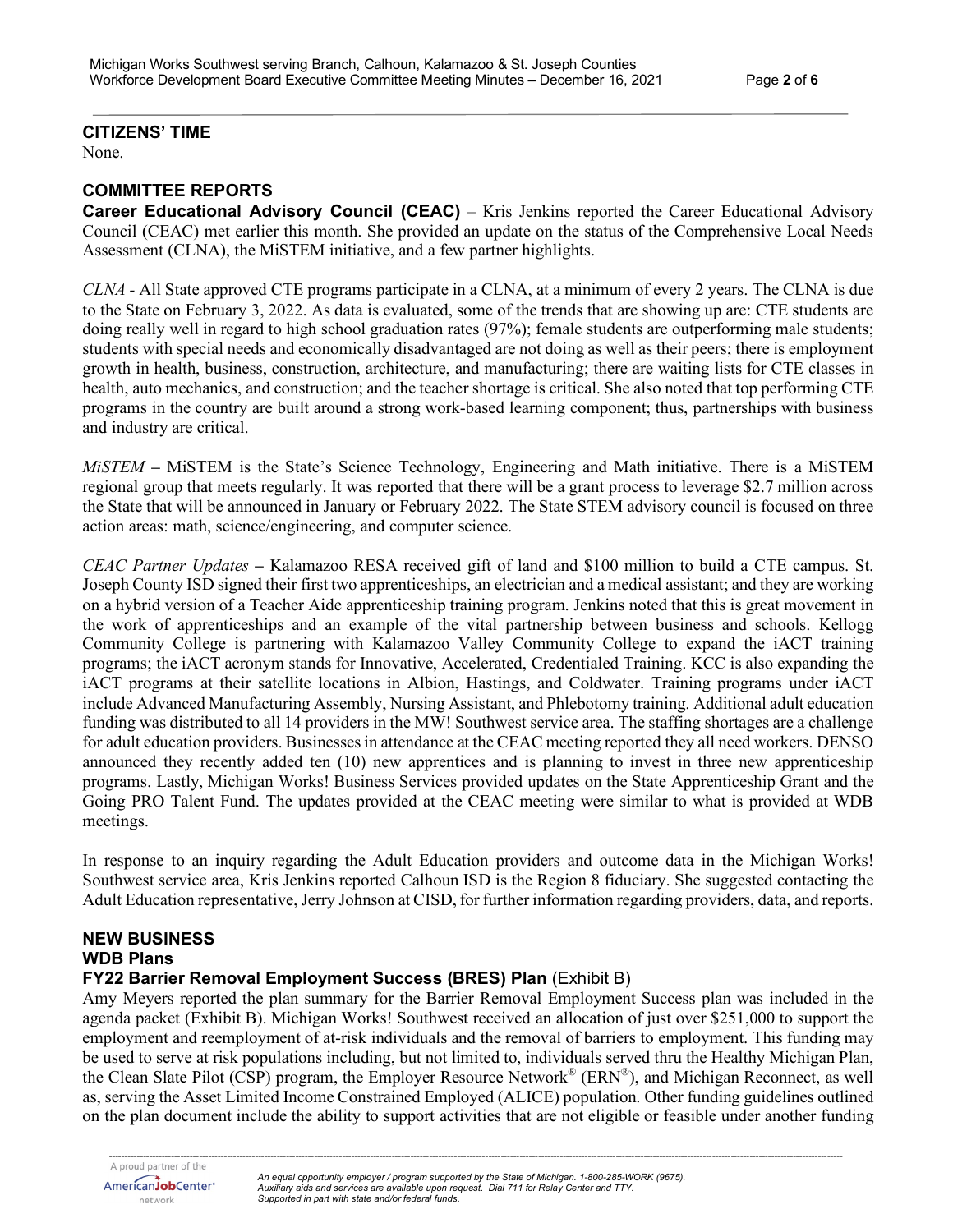source. Funding allowability also includes a comprehensive list of support service options which were listed on the plan document.

**Motion made by Lisa Godfrey and supported by Kris Jenkins to approve the FY22 Barrier Removal Employment Success (BRES) Plan.**

#### **ROLL CALLL VOTE**

**AYES: Dan Dunn, Lisa Godfrey, Kris Jenkins, Randall Hazelbaker, Brian O'Donnell, Jose Orozco NAYS: None. ABSTENTIONS: Mike Quinn (was not present during discussion) MOTION CARRIED.**

# **MWA / LEO Lease Agreement** (Exhibits C1-C3)

Michigan Works! Southwest previously had annual leases with the State; however, this is the first time the lease has been required to come before the WDB. She reported that in an effort to establish a more effective process to secure space for State of Michigan staff at Michigan Works! local offices, across the State, it has been decided to transition from one-year rental agreements to five-year lease agreements with each Michigan Works! Agency (MWA) covering all of its one-stops/service centers. The five-year lease agreement sent out prior to today's meeting includes: the location of each one-stop/service center which are identified on the plan summary; the square footage which is referenced as up to 1,000 square feet per location; and the rate is established at \$100 annually per location. Leases do not reference Infrastructure Funding Agreements (IFAs); however, costs associated with having State staff in local offices that are in addition to the \$100 per location annual rent payment, will be recovered through the IFA. The IFAs are brought before this board annually. The five-year initial term for the Lease Agreement begins on July 1, 2021 and ends on June 30, 2026.

**Motion made by Randall Hazelbaker and supported by Jose Orozco to approve the MWA / LEO five-year Lease Agreement between Michigan Works! Southwest and the Michigan Department of Labor and Economic Opportunity that begins on July 1, 2021 and ends on June 30, 2026.**

# **ROLL CALLL VOTE**

**AYES: Dan Dunn, Lisa Godfrey, Kris Jenkins, Randall Hazelbaker, Brian O'Donnell, Jose Orozco NAYS: None. ABSTENTIONS: None MOTION CARRIED.**

# **Michigan Works! Association Board of Directors**

**Motion made by Lisa Godfrey and supported by Brian O'Donnell to appoint Jakki Bungart Bibb, replacing Ben Damerow as the representative from Michigan Works! Southwest Administration and renewing Dan Dunn as the representative from the MW! Southwest Workforce Development Board to the Michigan Works! Association Board.**

# **ROLL CALLL VOTE**

**AYES: Dan Dunn (to approve the appointment of Jakki Bungart-Bibb), Lisa Godfrey (to approve both appointments), Kris Jenkins (to approve both appointments), Randall Hazelbaker (to approve both appointments), Brian O'Donnell (to approve both appointments), Jose Orozco (to approve both appointments).**

**NAYS: None. ABSTENTIONS: Dan Dunn (abstained from approving his appointment). MOTION CARRIED.**

# **WDB Meeting Structure for 2022**

Frank Tecumseh reported there has been some discussion as to what 2022 will look like regarding virtual vs. inperson meetings. Jakki Bungart-Bibb reported as of today, it does not appear that the current ruling that allows virtual meetings will continue. Therefore, as of January 2022, voting will have to occur in-person and staff are planning to move forward with in-person meetings. Kathy Olsen reported staff are still exploring the option of having hybrid meetings so that others could attend virtually; however, if there is a hybrid option, individuals participating virtually could only observe and listen; they would not be able to comment or vote. Julie Rogers reported the State legislators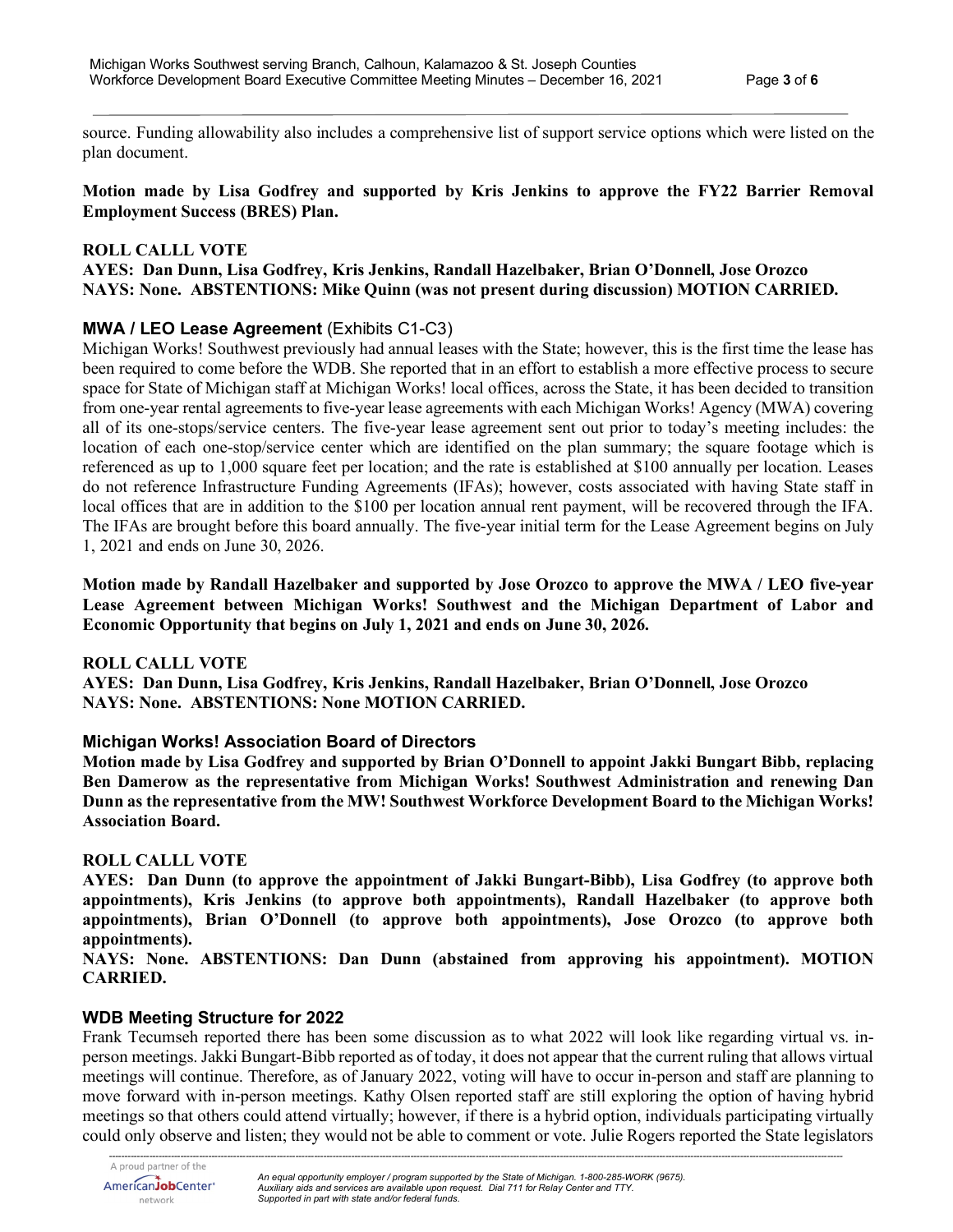have recessed for 2021 and although a lot of legislation to address the Open Meetings was introduced, nothing had moved forward. Current bills introduced are good for the term and would not have to be reintroduced. Legislators return on January 15, 2022 and Representative Rogers reported she did not have any indication which, if any, would be taken up once the legislators reconvene. Kathy Olsen reported plans are to hold the January Executive Committee meeting at the Upjohn Institute and masks will be required. Staff are exploring securing a larger venue for the quarterly full board meetings. Updates will be provided to Board members as the information becomes known.

# **STAFF REPORTS**

# **Business Services Activities**

Ashley Iovieno reported on business services operations that included updates pertaining to the State Apprenticeship Expansion (SAE) Grant and the Going PRO Talent Fund (GPTF).

*State Apprenticeship Expansion (SAE) Grant* – Ms. Iovieno reported partners involved in the State Apprenticeship Expansion (SAE) grant have been busy pulling together their teams, employers, and students to launch new programs that meet students and employer expectations. In partnership with the Urban Institute, an educational session for the grant partners was recently held to dive deeper into all the elements of an apprenticeship program as many of the partners are exploring what it would take for them hold the standards to their own programs. A quarterly Regional Implementation Consortium (RIC) meeting with education, grant, and employer partners was also held. Most of the meeting was spent creating a space for employers to discuss what their needs are for creating new youth apprenticeships programs. Staff is excited to announce that one of the partners involved in this grant, St. Joseph County ISD, has successfully registered a Medical Assistant and an Electrician apprenticeship with the USDOL. Also, although not part of the SAE grant, St. Joseph County ISD is also in the process of registering a Teacher's Aide apprenticeship program. Staff are excited to see this work continue over the next two years.

*Going PRO Talent Fund (GPTF)* – Ms. Iovieno reported Business Services staff are anxiously awaiting to hear the announcement of grant awards for the Going PRO Talent Fund FY22. Based on conversations with State staff, an announcement is expected within the week. Once an announcement is made, Michigan Works! Agencies will have 90 minutes to contact employers before it is publicly announced on the State website and other media outlets. The State shared with Michigan Works! staff that a record number of applications, approximately 1,500, were received. This is about 400 more applications than last year and 120 more than in 2019. Staff do not know the total amount being requested; however, it is expected that it will exceed the amount available. As soon as allowed, MW! Southwest staff will share the list of grant recipients.

# **Labor Market Information** *(Exhibit D)* **and Operations Update**

*Michigan's Labor Market News* **–** Jakki Bungart-Bibb reported the [December edition](https://milmi.org/Publication/Labor-Market-News/Michigans-Labor-Market-News-December-2021) of Michigan's Labor Market News features an article on Michigan's Career Explorer tool (p. 16), an Infographic of the Month that displays Career Explorer's inputs and uses (p. 15), and a Partner Perspective from Michigan Works! Southwest (p. 26) describing how this tool was designed, rolled out, and received at Michigan Works! Southwest by service provider staff. The Career Explorer Tool was part of the Data for the American Dream project and was piloted in the MW! Southwest service area. Ms. Bibb noted that she is very excited to see this tool highlighted in a statewide publication and as always, very grateful and proud of the Michigan Works! Southwest team. She reported that Amy Meyers led this project on the administrative side and worked countless hours with State staff. The frontline support for this project was key to its success and much appreciation goes out to all involved in making it happen. She further reported that the unemployment rate for Michigan was reported to be 6.1%, the national rate was reported to be 4.6%, and the unemployment rate for the four counties in the MW! Southwest area ranges from 4.2% to 6.0%.

*Job Demand Dashboard* - Ms. Bibb reported [Job Demand Dashboard for Region 8](https://app.powerbigov.us/view?r=eyJrIjoiOTc1OWQ5OWItODVmYi00Y2IyLWExMjYtYjkzOTc0OWZlMTcwIiwidCI6ImQ1ZmI3MDg3LTM3NzctNDJhZC05NjZhLTg5MmVmNDcyMjVkMSJ9&pageName=ReportSection3ea51ac6802356c9f464) shows that the top occupations showing up on the list remain the same as previous months - Registered Nurses, retail sales workers, and frontline supervisors of retail sales workers.

Following the meeting, the links to the December edition of Michigan's Labor Market News, and the Job Demand Dashboard for Region 8 were sent to members.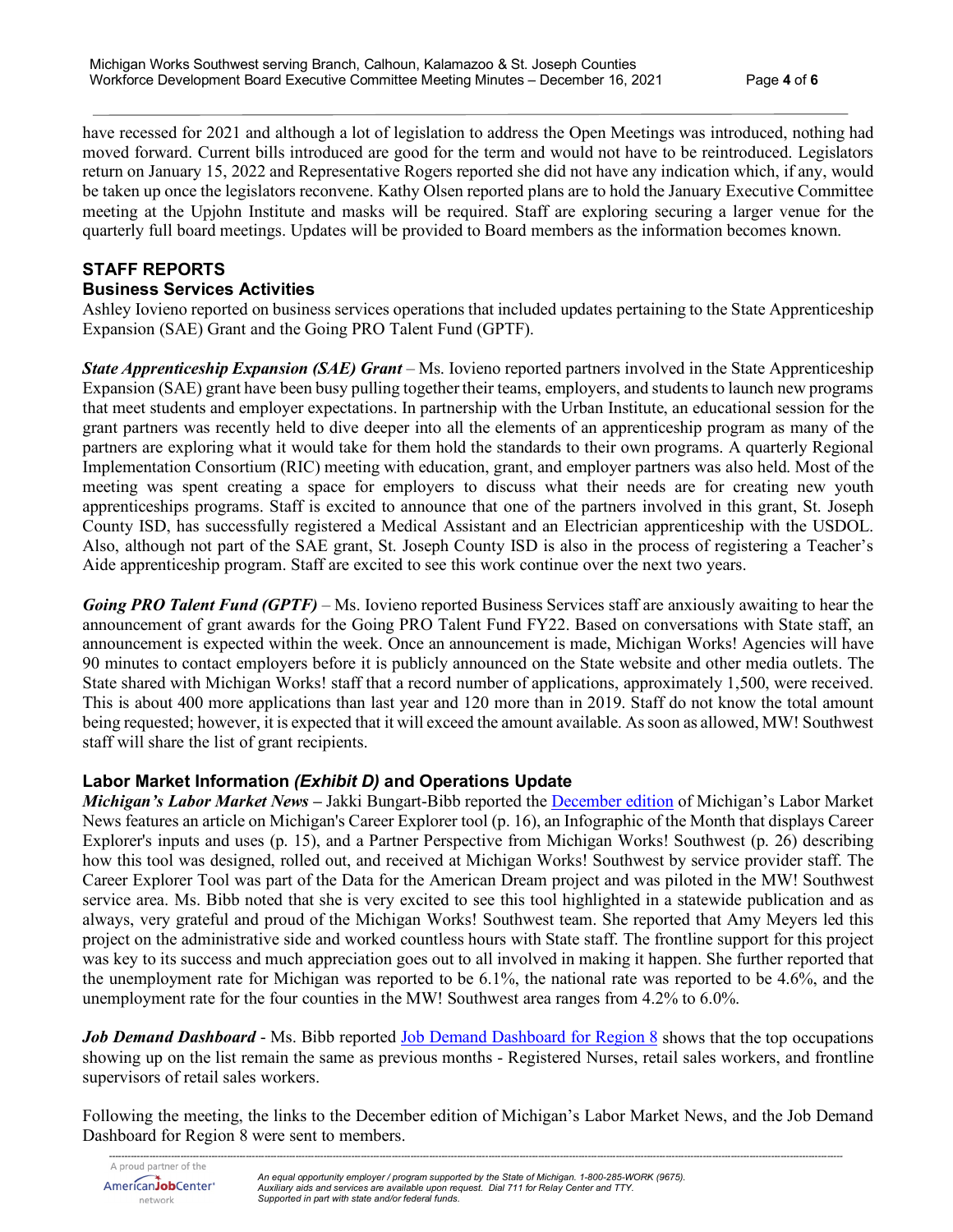*Burning Glass Analytics and Real Time Jobs Data (Exhibit D) -* In addition to the verbal report, the website link to the labor market reports generated from Burning Glass Analytics and Real Time Jobs Data (Exhibit D) that identified top detailed occupations, skills greatest in demand, and employers with the most job openings in Prosperity Region 8, Michigan Works! Southwest, and each of the four counties in the MW! Southwest Area for the period October 1 through November 30, 2021 was included in the agenda packet notice. It was noted that the link sent prior to the meeting had an error and the corrected link would be sent to members following the meeting.

*Operations Update* – Ms. Bibb provided an update on Service Center operations. She reported the next Expungement Fair is scheduled for February 23, 2022 from 10:00 a.m. to 3:00 p.m. in Calhoun County at the Kellogg Arena. This event is being led by Michigan Works! Southwest, specifically the special initiatives team and the Neighborhood Hubs team. Some of the key partners assisting with the event are Community Action, Goodwill Industries, Legal Services of Southcentral Michigan, and Calhoun County Public Defender. Staff are looking forward to another successful event and encouraged Board members to stop by if they get a chance. She also reported there are no major updates for the service centers, they continue to be open to the public. Staff have been mandated to wear masks since going back to in person; however, given the current COVID surge and the variants, staff chose to take extra precaution and a mask mandate was recently implemented for customers. The number of customers visiting the centers is still well below pre-pandemic levels. In November, there were a little over 1,400 new unemployment claims in the MW! Southwest service area with 309 registered for work. The Leadership and Operations teams are focusing not only on meeting the needs of customers, both job seekers and employers, but also as to how to best support staff and each other. There is a lot going on in the world and here locally, safety is a growing concern. All of the things weighing heavily on our customers also affect our staff, some directly and some indirectly. Secondhand trauma is real and as staff focus on ways to increase safety precautions, they are also focusing on how to take care of each other so that we can continue taking care of the customers. There are never words strong enough to express the gratitude for our service providers and staff and all those working on the front lines.

# **Director's Report** *(Exhibit E)*

Jakki Bungart-Bibb reported on highlights of the Director's Report (Exhibit E) that was emailed to members prior to the meeting.

*Michigan Works! Association [2022 Legislative Priorities](https://static1.squarespace.com/static/5ccc49ee348cd92c42de2bb7/t/61af646eb18eca3a9016f8a3/1638884462971/2022+State+Legislative+Priorities+%28REVISED+NOV+2021%29.pdf)* – Ms. Bibb reported the Michigan Works! Association, as the professional organization representing the Michigan Works! network, advocates for workforce development issues throughout its system. They do this in a variety of ways, one is state level advocacy through one-on-one meetings with Michigan Works! leaders and lawmakers. Another is the Association's annual legislative day that gives Michigan Works! leaders the opportunity to hear from legislators on current topics as well as talk with them about issues happening in local communities. Each year the Association does a thorough review, through its Legislative Committee, of current and upcoming State issues that impact workforce development and they use the results of their review to establish the priorities. The directors report sent out prior to the meeting (Exhibit E) gives a snapshot of the priorities. For individuals interested in more details regarding action items for each priority, a link [to the full report](https://static1.squarespace.com/static/5ccc49ee348cd92c42de2bb7/t/61af646eb18eca3a9016f8a3/1638884462971/2022+State+Legislative+Priorities+%28REVISED+NOV+2021%29.pdf) was included on the exhibit. Priorities include

- Going PRO Talent Fund supporting the \$100 million in the Mi New Economy plan with a baseline of \$50 million for 2022.
- Youth Work Experience supporting an \$80 million dollar investment for work experience, career coaching and wrap-around services for youth.
- Supplemental Workforce funding advocating for \$30 million dollars to support barrier removal employment success funding. This funding is less restrictive and gives Michigan Works! leaders the ability to allocate to several programs depending on local need.
- $\bullet$  60 by 30 advocating for Michigan Works! to be a step in the application process so that employment connection begins day one prior to starting training.